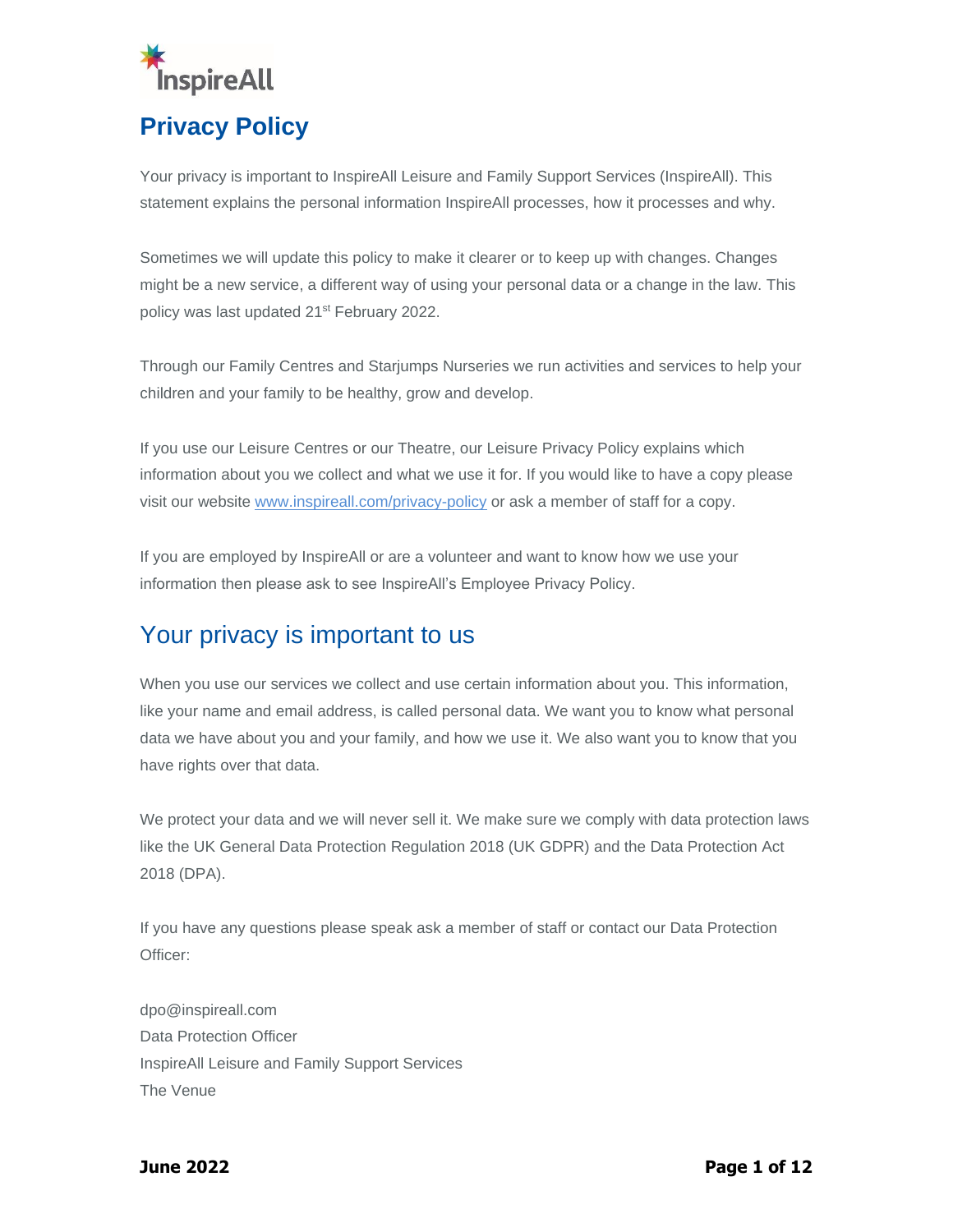

Elstree Way Borehamwood WD6 1JY

InspireAll Family Support Service is a part of InspireAll Leisure & Family Support Services, a UK registered charity no. 1093653 and a company limited by guarantee no. 4343347. Our registered office is The Venue, Elstree Way, Borehamwood, Herts WD6 1JY.

Hertfordshire County Council is the data controller for Hertfordshire Family Centres and InspireAll provides Family Support Services as one of its processors.

The council's address is: Hertfordshire County Council, County Hall, Pegs Lane, Hertford, SG13 8DE

InspireAll Family Support Service also manages Starjumps Nurseries in Borehamwood and Potters Bar.

Our head office is:

InspireAll Leisure and Family Support Services The Venue Elstree Way Borehamwood Hertfordshire, WD6 1JY.

This policy applies to:

- Families registered with Hertfordshire Family Centres
- Families using InspireAll Family Support Services
- People visiting InspireAll Family Centres
- Children attending Starjumps Nurseries and their families/carers
- People visiting Starjumps Nurseries

### Which information do we collect?

#### **When you use or visit one of our Family Centres and you:**

**Book a place on a session:**

Your name and contact details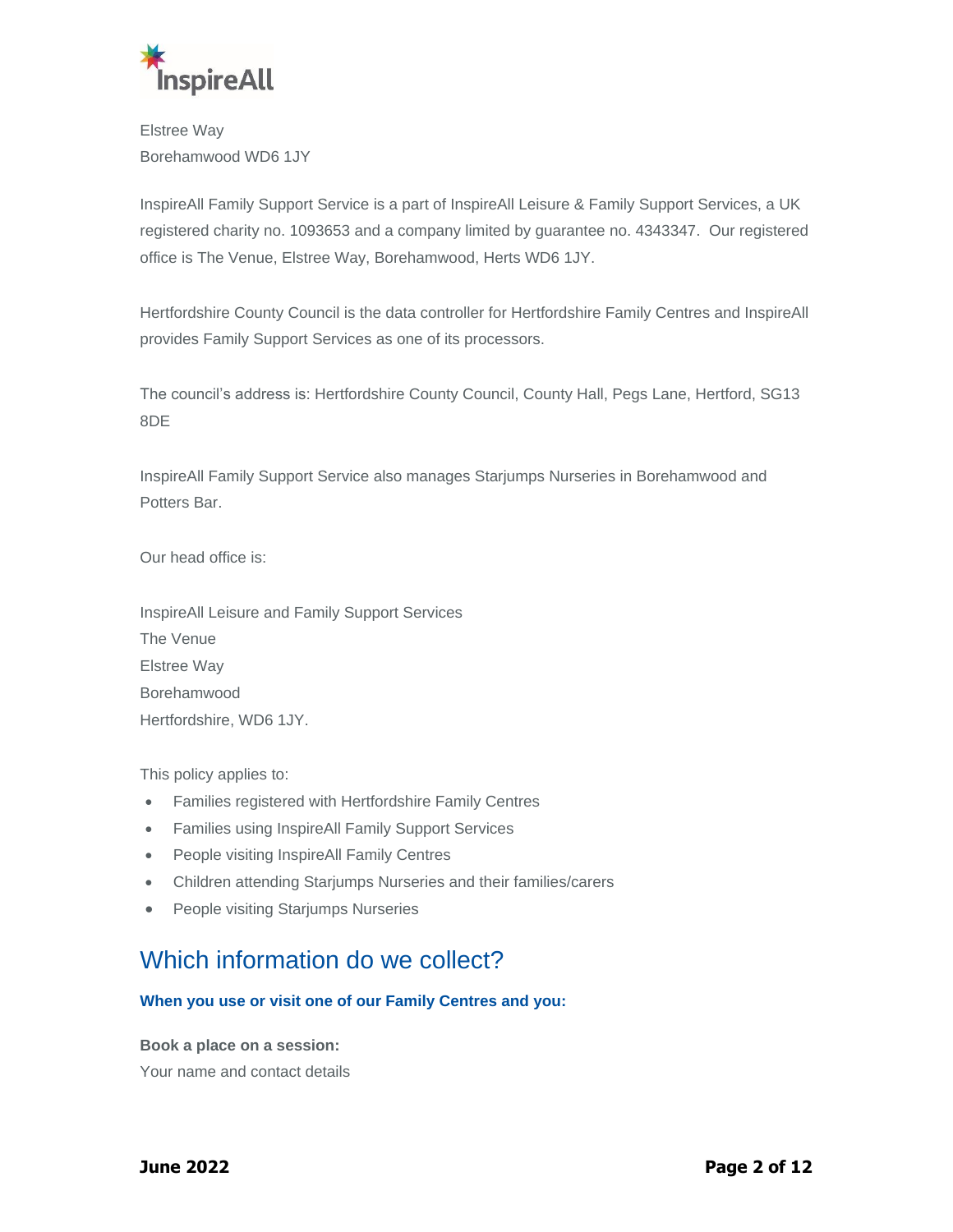

#### **Pay for a session:**

Your payment card details if you pay by credit or debit card details

#### **Attend a session:**

Your name, your child's name, your postcode, your contact details

### **Attend a meeting or sign into a building:**

Your name and contact details

#### **Borrow equipment like Home Learning Bags:**

Your name and contact details

#### **Work with the Family Support Service:**

A record of the support we have given you

#### **Complete a course evaluation:**

What you think of our sessions and activities

#### **Sign up to get a newsletter or handouts from a session or activity:**

Name and contact details

#### **Contact us:**

Your name and contact details, details of what you have said and what we said in reply. If we take photographs or make films we will have pictures or films of you and your family.

### **If you register with the Hertfordshire Family Centre Service they will give us this information about you and your family:**

#### **For you and any other carers:**

Name, gender, date of birth, contact details, relationship to child, ethnicity, fluency of English, employment status, claiming benefits, disabled or suffering a long term illness, smoking status, pregnancy status

#### **For your child or children:**

Name, gender, date of birth, NHS number, ethnicity, disability or long term illness.

If you would like more information about this please visit [https://www.hertfordshire.gov.uk/about](https://www.hertfordshire.gov.uk/about-the-council/legal/privacy-policy/privacy-policy.aspx)[the-council/legal/privacy-policy/privacy-policy.aspx](https://www.hertfordshire.gov.uk/about-the-council/legal/privacy-policy/privacy-policy.aspx)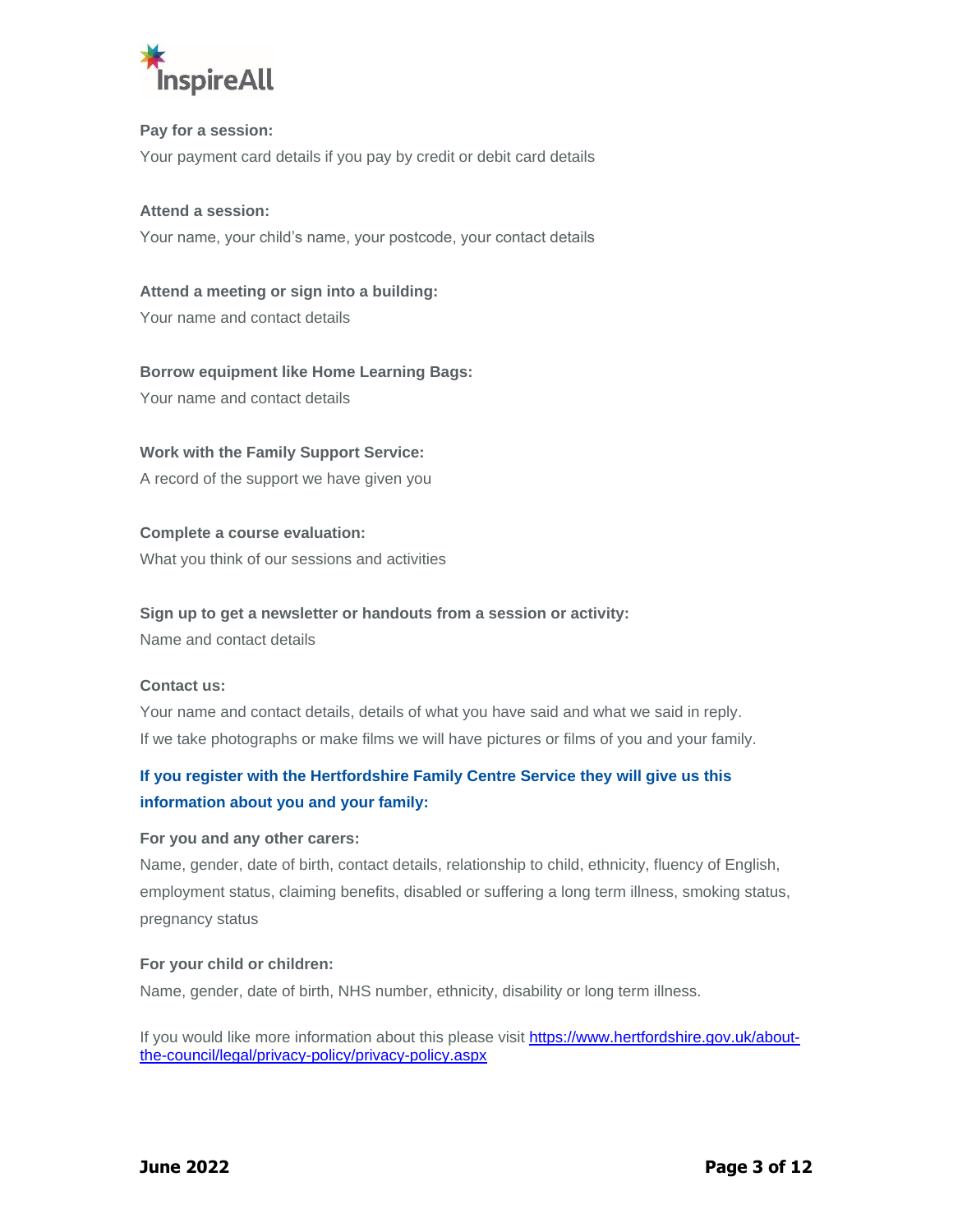# **InspireAll**

### **The NHS, Hertfordshire County Council, Schools, Early Years Education Providers might share information about you and your family with us.**

This Information will be about any support needs you and your family may have and your contact details. Unless there is a legal reason for your information to be passed to us, your information will not be shared without your consent.

We might also get your information when we visit local parent and toddler groups and other community groups or events. We might collect your contact details and information you give us about any support needs you and your family may have.

#### **When you use or visit one of our Nurseries and when:**

#### **You tell us you might want your child to join one of our nurseries:**

For you or a carer: Name, contact details For your child: Name, address, date of birth, religion, ethnicity, nationality, language spoken

#### **Your child attends one of our nurseries**

For you or a carer:

Name, contact details, photograph or proof of id, national insurance number (to support claims for early years funding), 2 years funding reference number, 30 hours funding reference number For the authorised adult collecting your child from nursery:

Name, contact details, photograph or proof of id

For your child:

Name, address, date of birth, NHS number, birth certificate reference number and date of issue (to support claims for early years funding), details of people to contact in an emergency (names, contact details), details of vaccinations, details of any medications that might be taken at home or might need to be administered at nursery, details of medical conditions, allergies, disabilities and/or special educational needs, any distinguishing marks, food allergies/intolerances, photographs (taken during sessions, subject to parental/carer permission), written observations of their learning and development

#### **You pay for family centre or nursery sessions**

Credit card details or bank account details if you pay by direct debit

**You sign up to receive a newsletter** Name and contact details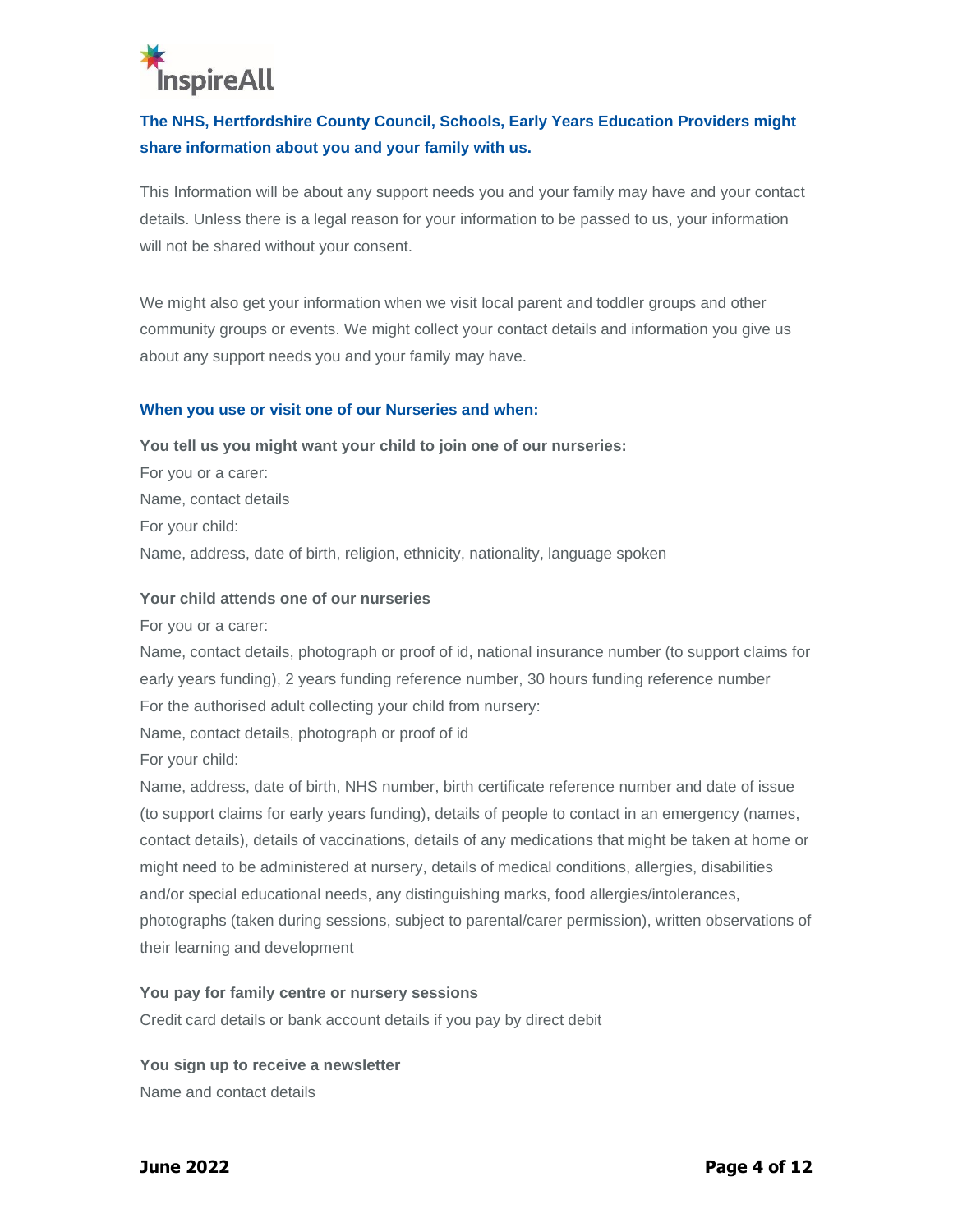

**When you visit one of our nurseries**

Name and telephone number

#### **CCTV**

We use closed circuit television (CCTV) images to stop crime happening and if it does happen, to try to see who might be carrying it out. We also use it to keep people safe when they are on our premises and to make sure our policies are being followed.

At some of our Family Centres we might use door entry systems that use CCTV. If we are using them we will have signs up to let you know.

If you want to know more about how we do this, please ask to see our CCTV Code of Practice.

# Why do we collect your information?

We collect your information so we can provide you with services tailored to your needs and the needs of your family. We make sure we only collect your information if the law allows us to.

These are the different reasons we are allowed to collect your information:

**Consent** (when you say we can collect and use your information, you can change your mind at any time –just let a member of staff know or email our Data Protection Officer at [dpo@inspireall.com\)](mailto:dpo@inspireall.com)

- You allow us to take a photo or video that is used to identify you
- You share information with family support workers so they can best support you
- You allow us to share your information with others, like charities or schools
- We also collect information when you complete customer surveys, provide feedback and take part in competitions.

**Contract** (when we provide you with a service or activity)

- When you book an activity or service we collect and store personal information in order to provide you with what you have booked.
- When you pay by debit or credit card we have to collect and use your card details to complete the transaction.

**Legitimate Interest** (when we use your information to do things you would expect us to)

- We look at which activities are the most popular or if an activity needs to be moved because no one is coming
- We keep you up-to-date about the Nursery services we offer
- We provide an online learning journal for parents/carers of Nursery children to look at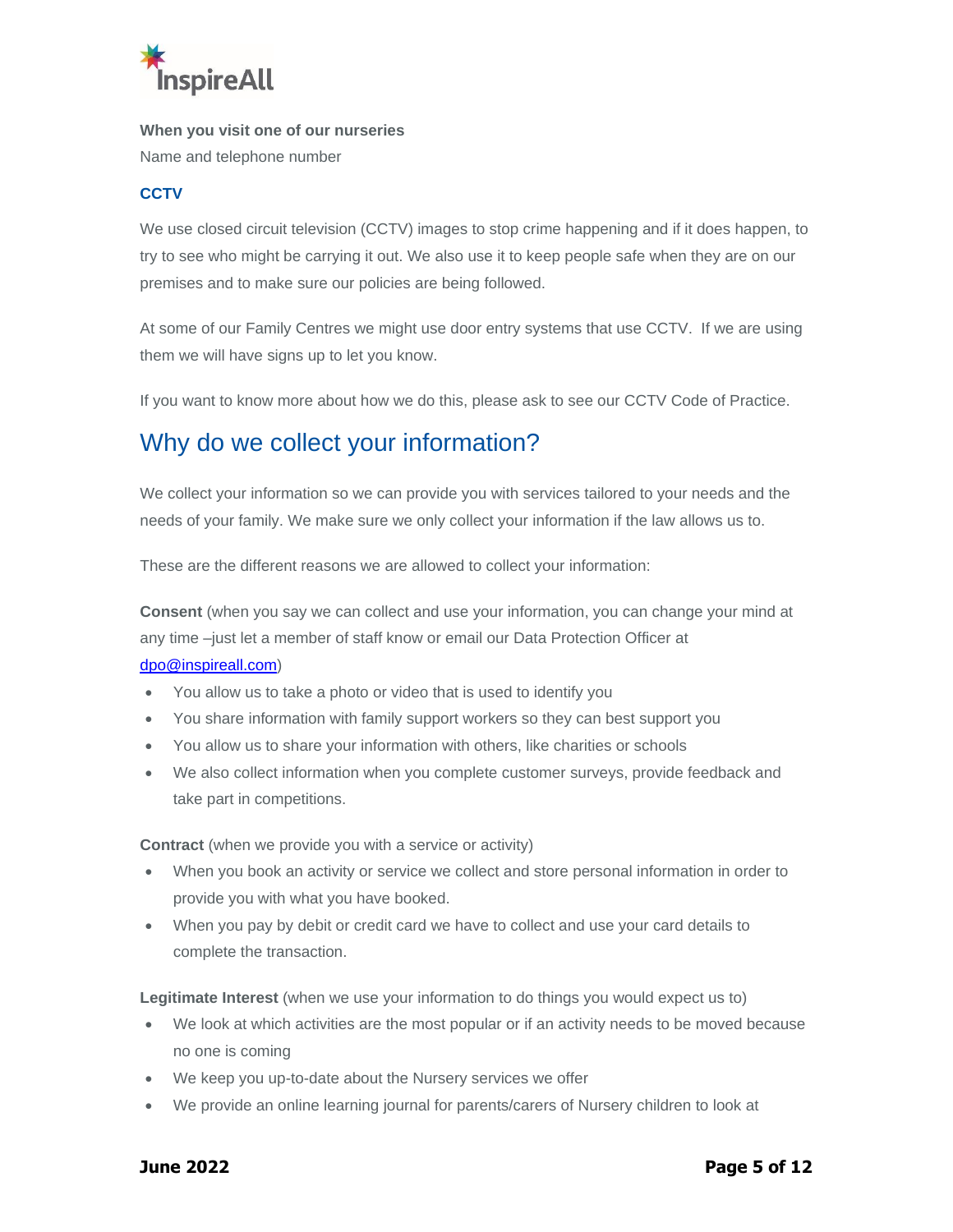

- We let you know if there is a problem, for example if a session is not running
- We let you know about something you have asked about
- We look to see if there are any risks to our staff if they visit you in your home.
- We contact you if you have attended one of our sessions but you are not a Family Centre Service member to see if you would like to register.
- If you have nominated a member of staff for an award we might contact you about it.
- When we take photos or film events to promote our services we might collect your personal information and share it with our designers and selected promoters.
- When we capture your image on CCTV for prevention and detection of crime, safeguarding staff and visitors and ensuring compliance with health and safety procedures.

**Legal Obligation** (When we have to pass on your information because the law says we have to)

- We have to pass on your information if we think you or your family, or someone working with you could come to harm. We will do this in line with our Safeguarding for Childcare Professionals policy.
- We register you with the Family Centre Service.
- If you make a request under the DPA 2018 or UK GDPR 2018 we will use your personal information in order to comply with the law.
- We have to provide your personal information if we get a legal request for it –for example from HMRC for tax purposes or NHS Test and Trace.

**Automated decision making and profiling** (is a decision made automatically, without anyone being involved). InspireAll will only this when the law allows.

### When we might share your information

We will never sell your information. However we may share your information with other organisations (we will always make sure your information is safe).

This is when we might share your information:

#### **When you join the Family Centre**

The Family Centre Service is run by the council with InspireAll. Health Visitors and School Nurses are also part of the service. When you join the Family Centre your information will be shared with Hertfordshire County Council and may be shared with the rest of the service.

We may share you and your children's names and contact details and other information that is needed to provide you and your family with support, services or activities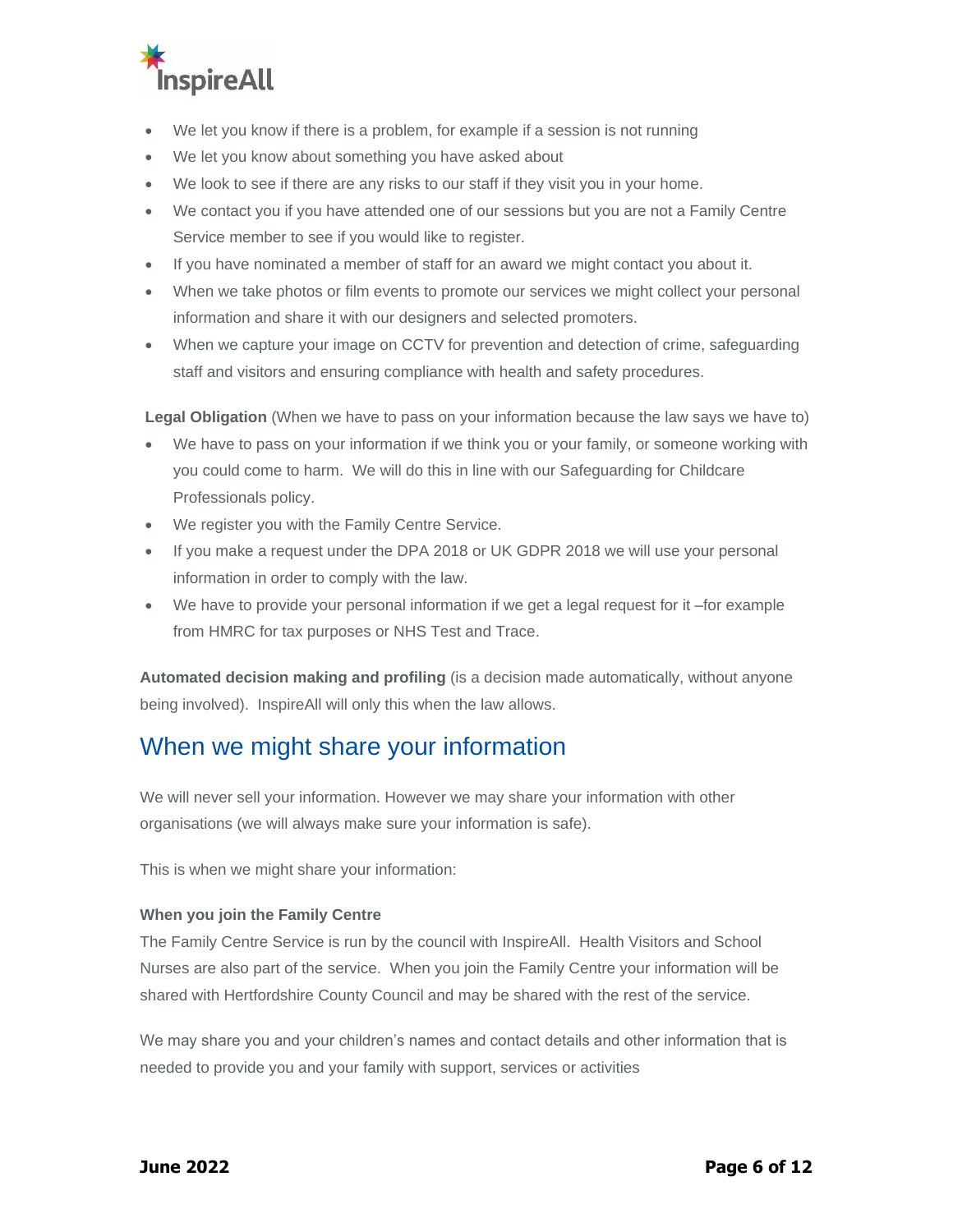

If you would like more information about this please visit [https://www.hertfordshire.gov.uk/about](https://www.hertfordshire.gov.uk/about-the-council/legal/privacy-policy/privacy-policy.aspx)[the-council/legal/privacy-policy/privacy-policy.aspx](https://www.hertfordshire.gov.uk/about-the-council/legal/privacy-policy/privacy-policy.aspx)

#### **When your child attends one of our nurseries**

• We use nursery management software to manage your children's records at when they come to one of our nurseries.

We will share your contact and payment details, and your child's date of birth, health & disability data, ethnicity, religion, and gender.

• We also use online journal software to share your child's progress with you, and so you can share information about them with us.

We will share your name and email address, your child's name, date of birth, information about your child and photos of your child.

• We will share your child's development with their next nursey or school (if you have given us permission).

#### **When we collect payments**

If you pay for your Nursery sessions by Direct Debit we will pass your details onto a company who helps us collect our nursery fees. If you pay for sessions or activities by credit or debit card we will share your card details with payment card processors. We might also share your contact and account details with debt collection agencies.

#### **If we think you, your family and those working might not be safe**

If we think you, your family and those working with you are not safe we have to tell someone. Our Safeguarding for Childcare Professionals policy explains how we do this.

#### **When the law tells us we have to share your information**

Sometimes we have to pass on your information because the law tells us to. This can be because the government wants some information about you or there might be a court case about you. If you have asked for a copy of your information, or for it to be erased, we might have to contact other organisations who we have shared it with.

#### **When we advertise our sessions and activities**

If you have said it is ok, we will share your information with companies who will send you emails about our sessions and activities. You can opt-out at any time by 'unsubscribing' which is included in all our texts and emails to you.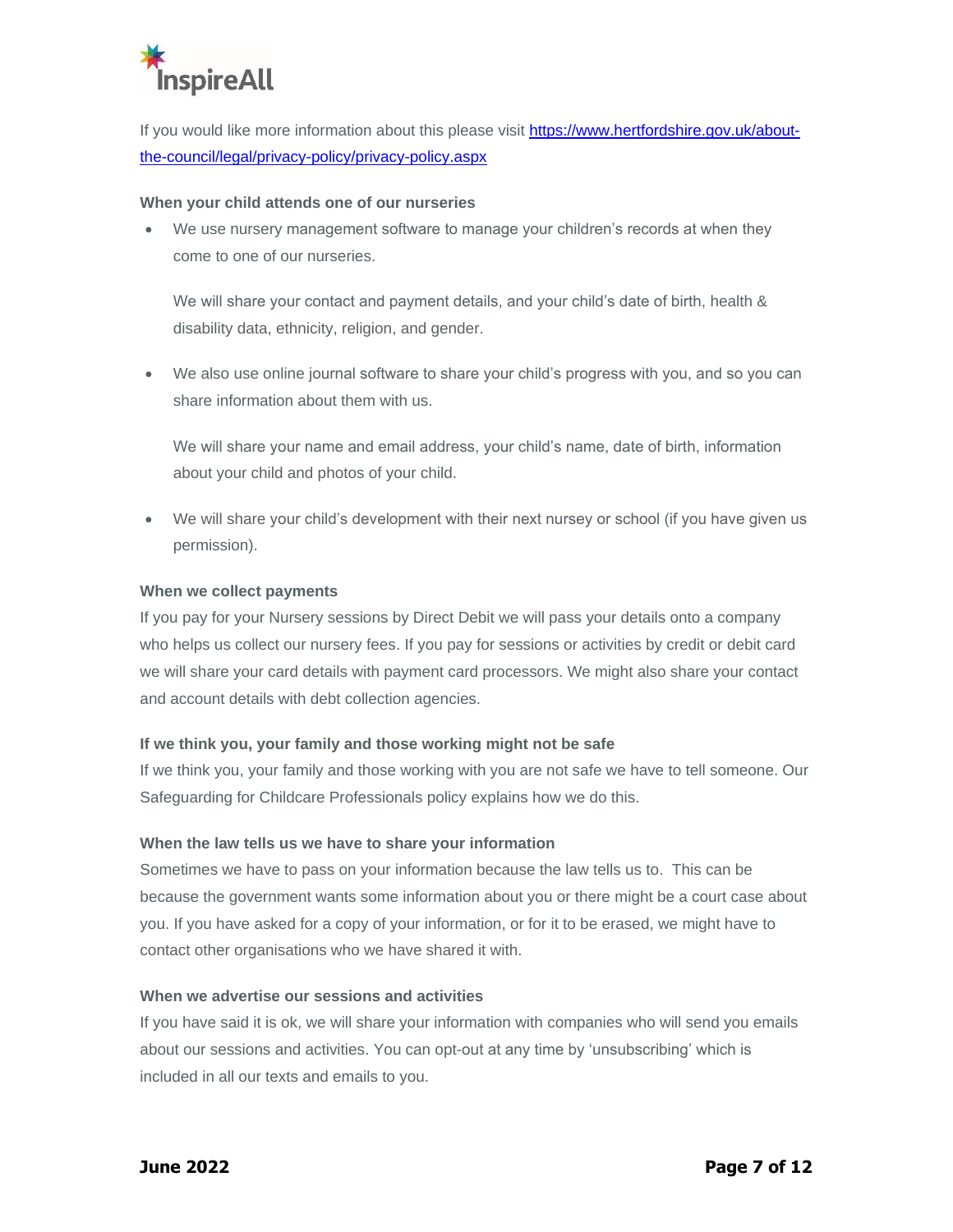

#### **If you have an accident**

If you or your child has had a serious accident we will upload details to our health and safety database. We may have to share the details of the accident with our insurers.

#### **If you nominate a member of staff for a WOW Award**

We will share your nomination with WOW and we will contact you about it. If you have given permission, your name may be used on a certificate and online.

#### **When we report to organisations that provide InspireAll with funding**

We have to show the organisations that fund us how we spend their money. We give them reports but they don't identify you. If you do not want your information to be included in these reports email [dpo@inspireall.com](mailto:dpo@inspireall.com)

#### **If we are contacted by NHS Test and Trace as part of a tracking exercise**

If someone has tested positive for COVID-19 after visiting our premises or attending one of our services.

### How we protect your information

Protecting your information is very important to us. Staff are only allowed to access your information if they have a valid reason to. We have taken steps to stop your information from being accidentally lost, used or accessed by anyone who shouldn't. If this happens, we have plans in place to deal with it. All staff have regular data protection training.

If the law says we have to, we will let you, and the right authorities, know if we think we have had an 'information security breach' –this is when information has been lost, shared when it shouldn't have been or accessed by someone who wasn't allowed to have it.

We might send your information to countries outside the UK. If we do, we will make sure it is as protected as it would have been in the UK.

#### **Children's personal information**

Our services are used by people of all ages. Children aged under 16 years must have a parent or guardian's consent before providing personal information to us unless we believe there is a safeguarding risk to them, their family or someone working with them.

We want everyone to understand how we use their information so if you are a young person under 18, or if you are a parent or carer of a young person under 18, we have written 'Privacy for Young People Under 18 using Family Centres or Nurseries' to help make it clear.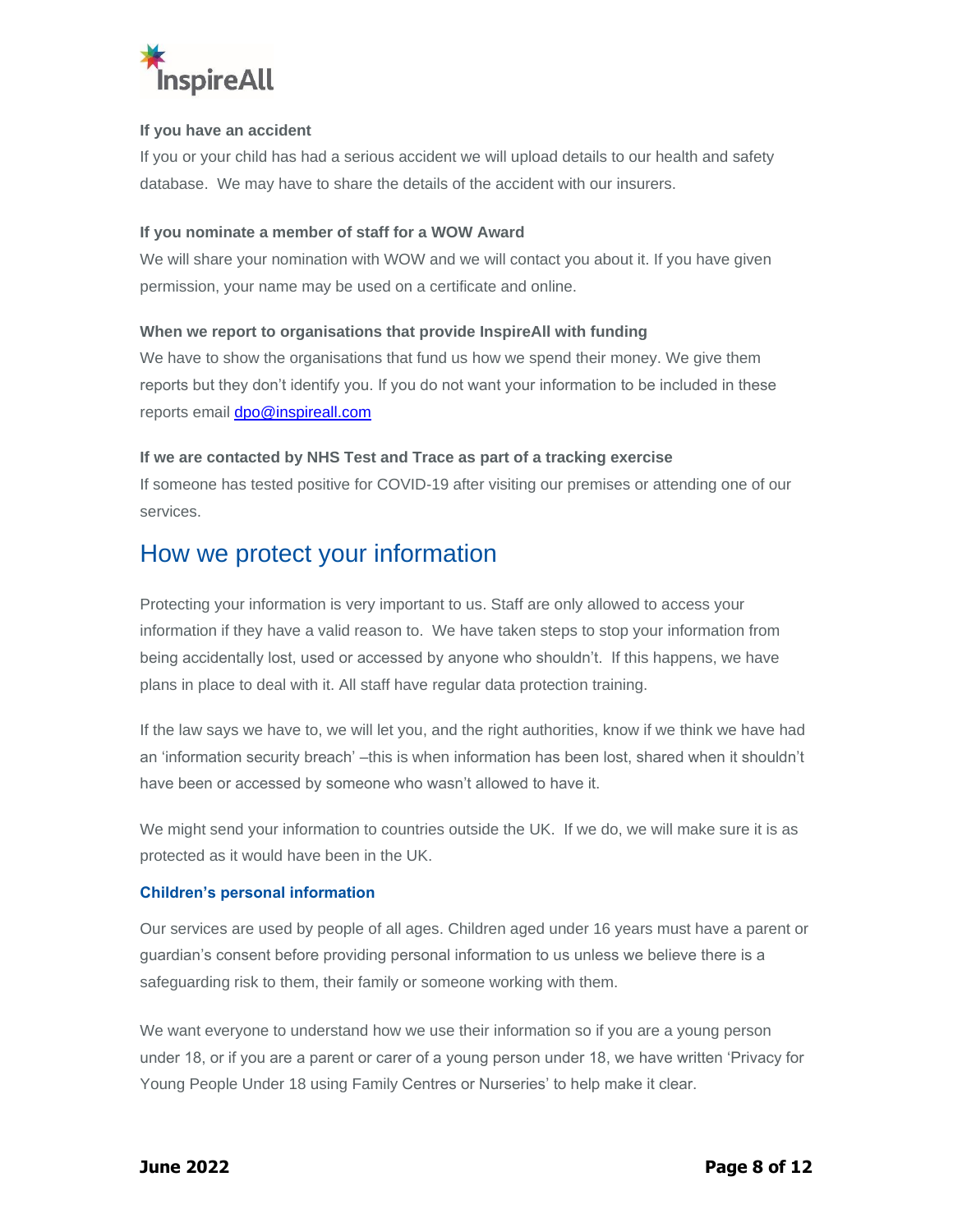

Please ask a member of staff if you would like a copy.

# How do long we keep your information?

We will only keep your information for as long as it is needed. InspireAll supports you from before your child is born until your youngest child is 11 years old. Once your personal information is no longer needed it will be securely disposed of.

Starjumps Nurseries keep most records for 3 years after your child leaves the nursery. We might have to keep certain information for longer, such as:

- Information regarding keeping children safe ('safeguarding' information).
- Information regarding accidents or medical/health conditions.
- Financial information

Hertfordshire County Council's Family Services Commissioning team keeps Family Support Service membership records for 25 years.

# Your rights

You have rights over your information. Please contact our Data Protection Officer if you have a request (sometimes we won't be able to do as you ask but we will explain why):

#### [dpo@inspireall.com](mailto:dpo@inspireall.com)

Data Protection Officer InspireAll Leisure and Family Support Services The Venue Elstree Way Borehamwood WD6 1JY

#### **Correct Information**

We will try to make sure that the information we have about you is correct. If you believe it is out of date or wrong, please let us know (see below).

#### **Seeing your information – subject access request**

You have a right to a copy of the information we have about you. This is called a Subject Access Request.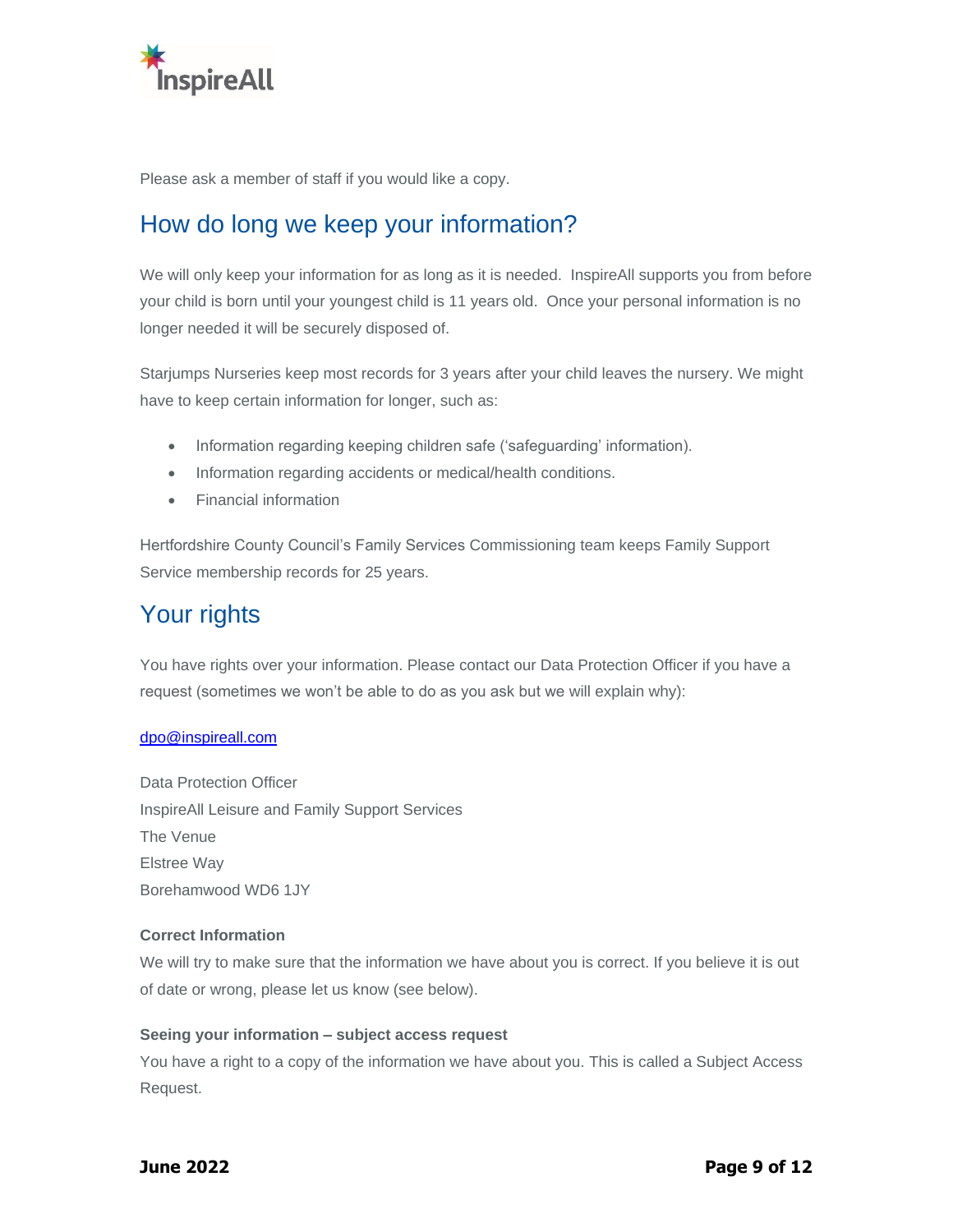

#### **Removing your information**

If you agreed to share your information with us, or with another organisation and don't want to share it anymore, please let us know (see below).

#### **Stopping us from using your information**

If you want us to stop using your information but don't want us to get rid of it we will restrict its use unless we have a legal duty to continue to use it, are using it to defend any legal claims or it is needed for keeping someone safe.

#### **Objecting to your information being used**

You have the right to stop to your information being used for direct marketing. You can also object to your information being used for:

- statistical purposes (when we collect information to find out who is using our service, usually we can't tell who the information was from),
- our legitimate interests (when we do something you would expect us to do)
- and for a task being carried out in the public interest (if we are doing something on behalf of local government).

### Changes of business ownership and control

InspireAll might expand or reduce its business (including its nurseries or family centres). If this happens part, or all of InspireAll, may be sold or transferred to another owner.

If we have to, we will transfer your personal information to the new owner. They will be able to use your information for the same reasons as you originally gave it to us.

We may also share your information with an organisation or individual who may want to buy InspireAll or run its nurseries or family centres.

At the end of our contract to run the family support service on behalf of Hertfordshire County Council all your personal information will be transferred to them or a new family support service provider.

We will always take steps to make sure your privacy is protected.

### All about cookies

Our website uses cookies to collect information about you. Cookies are pieces of information placed on your computer to allow websites to recognise you when you visit. They collect information about what you look at and what you click on but do not identify you as an individual.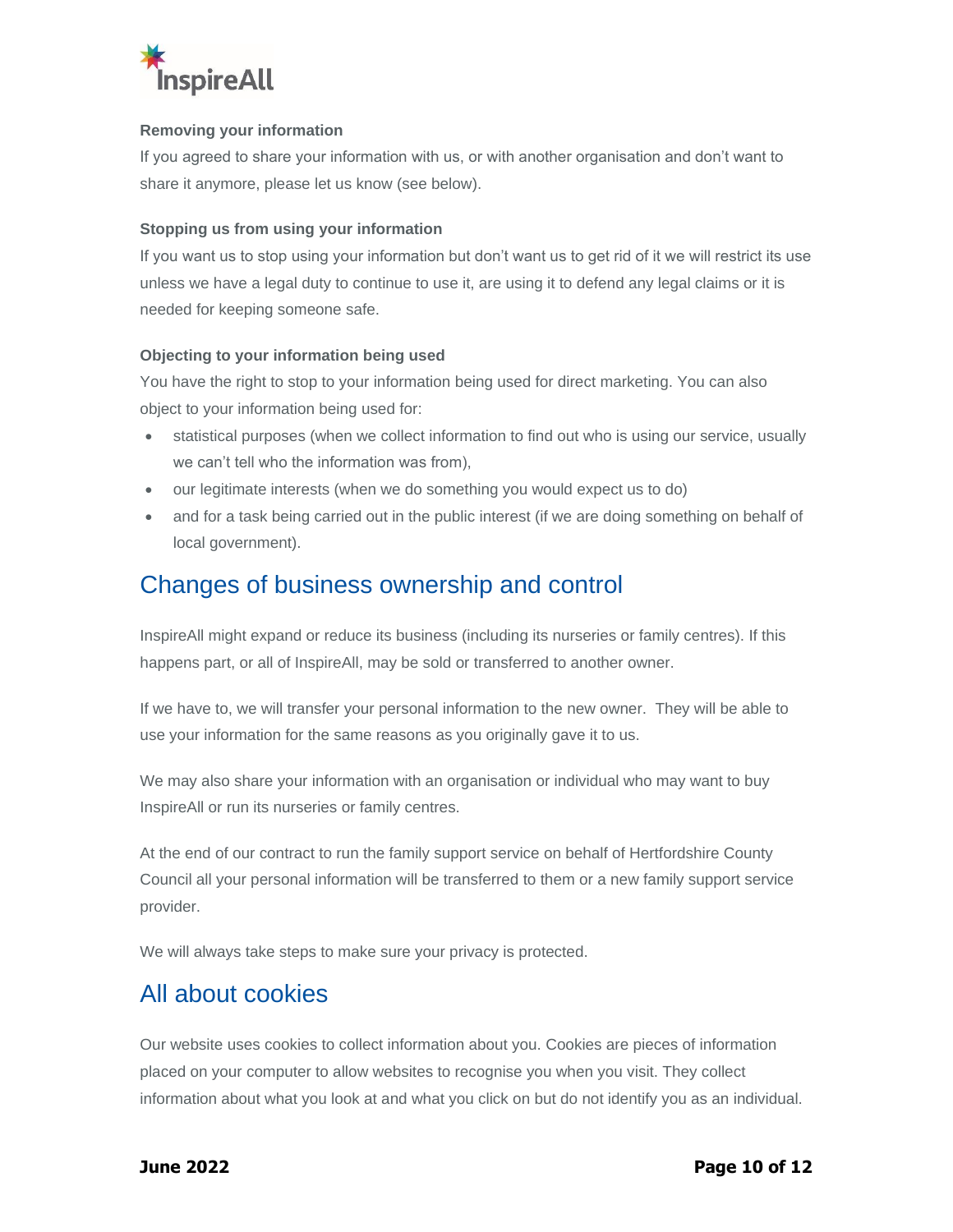

We use the information gathered from cookies to get an idea of which parts of the website work best and what could be improved.

We also use cookies to find out how effective our electronic communications are.

For more information about cookies, please visit [www.aboutcookies.org](http://www.aboutcookies.org/) or [www.allaboutcookies.org.](http://www.allaboutcookies.org/)

You can set your browser not to accept cookies and the above websites tell you how to remove cookies from your browser. However in a few cases, some of our website features may not work as a result.

### Other websites

Our website contains links to other websites. This privacy policy only applies to the InspireAll website.

Please read each company's policy when using their website. We cannot be held responsible for the privacy policies and practices of other websites.

### How to complain

If you have any questions, concerns or complaints, or if you would like more information about anything mentioned in this privacy policy, please contact our Data Protection Officer:

Data Protection Officer InspireAll The Venue Elstree Way Borehamwood WD6 1JY.

#### [dpo@inspireall.com](mailto:dpo@inspireall.com)

We take any complaints about our collection and use of information very seriously.

If you think that our collection or use of information is unfair, misleading or inappropriate, or have any other concern about our information processing, please let us know.

Alternatively contact the Information Commissioner's Office: